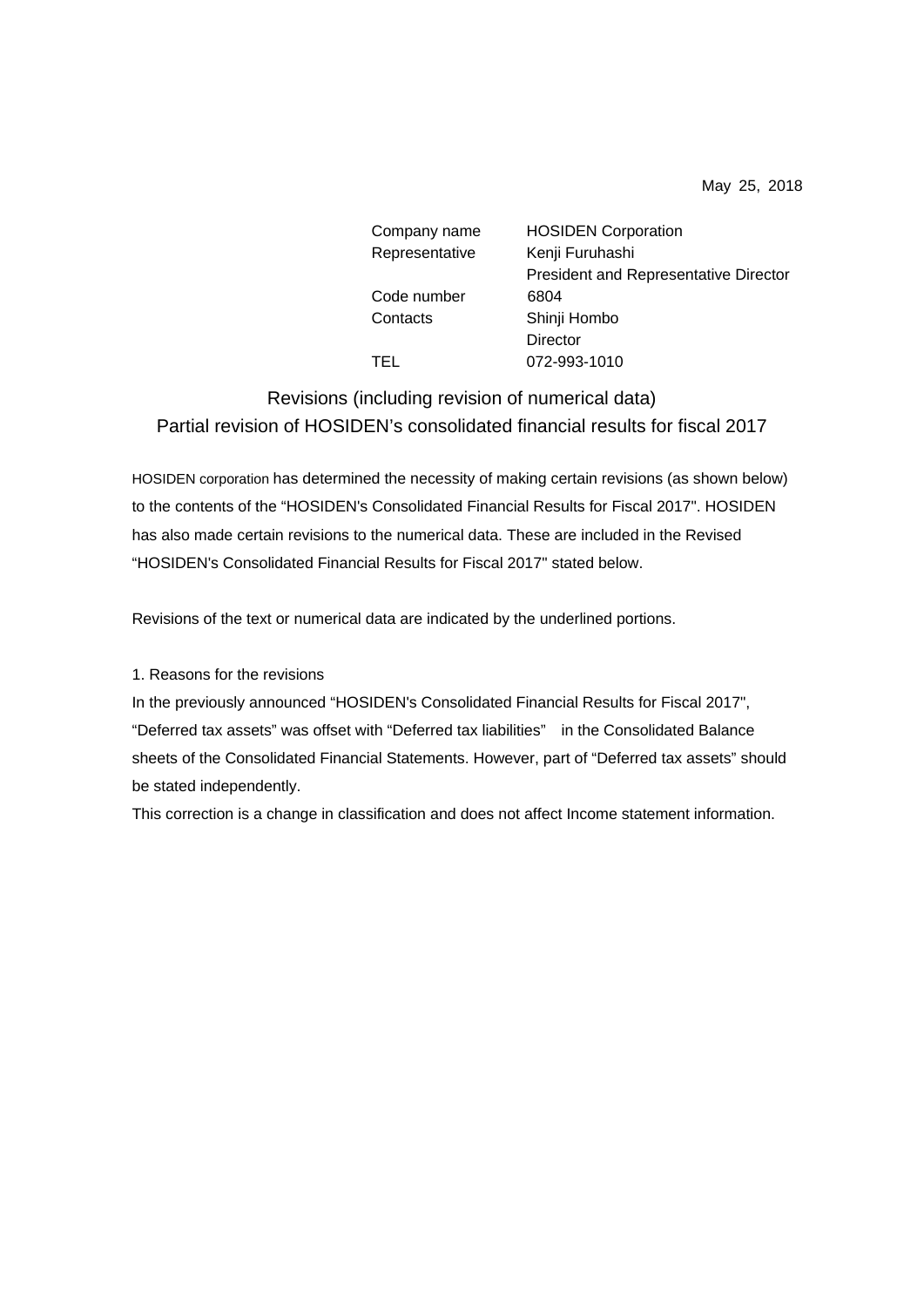## 2.Details of revisions

# <Page 2>

# (2) Consolidated Financial Position (As of March.31, 2018 and 2017)

Before revision

|      | <b>Total Assets</b> | <b>Net Assets</b> | Shareholders' Equity Ratio | Net Assets Per Share |
|------|---------------------|-------------------|----------------------------|----------------------|
|      | Millions of yen     | Millions of yen   | %                          | Yen                  |
| 2018 | 138,055             | 86,992            | 63.0                       | 1,463.09             |
| 2017 | 119,045             | 76,661            | 64.4                       | 1,289.30             |

After revision

|      | Total Assets    | Net Assets      | Shareholders' Equity Ratio | Net Assets Per Share |
|------|-----------------|-----------------|----------------------------|----------------------|
|      | Millions of yen | Millions of yen | %                          | Yen                  |
| 2018 | 139,390         | 86,992          | 62.4                       | 1,463.09             |
| 2017 | 119,045         | 76,661          | 64.4                       | 1,289.30             |

# <Page 3>

# (2) Non-Consolidated Financial Position (As of March.31, 2018 and 2017)

Before revision

|      | <b>Total Assets</b> | <b>Net Assets</b> | Shareholders' Equity Ratio | Net Assets Per Share |
|------|---------------------|-------------------|----------------------------|----------------------|
|      | Millions of yen     | Millions of yen   | %                          | Yen                  |
| 2018 | 120,325             | 64,739            | 53.8                       | 1,088.82             |
| 2017 | 103,465             | 58,355            | 56.4                       | 981.42               |

After revision

|      | <b>Total Assets</b> | <b>Net Assets</b> | Shareholders' Equity Ratio | Net Assets Per Share |
|------|---------------------|-------------------|----------------------------|----------------------|
|      | Millions of yen     | Millions of yen   | %                          | Yen                  |
| 2018 | 121,119             | 64,739            | 53.5                       | 1,088.82             |
| 2017 | 103,465             | 58,355            | 56.4                       | 981.42               |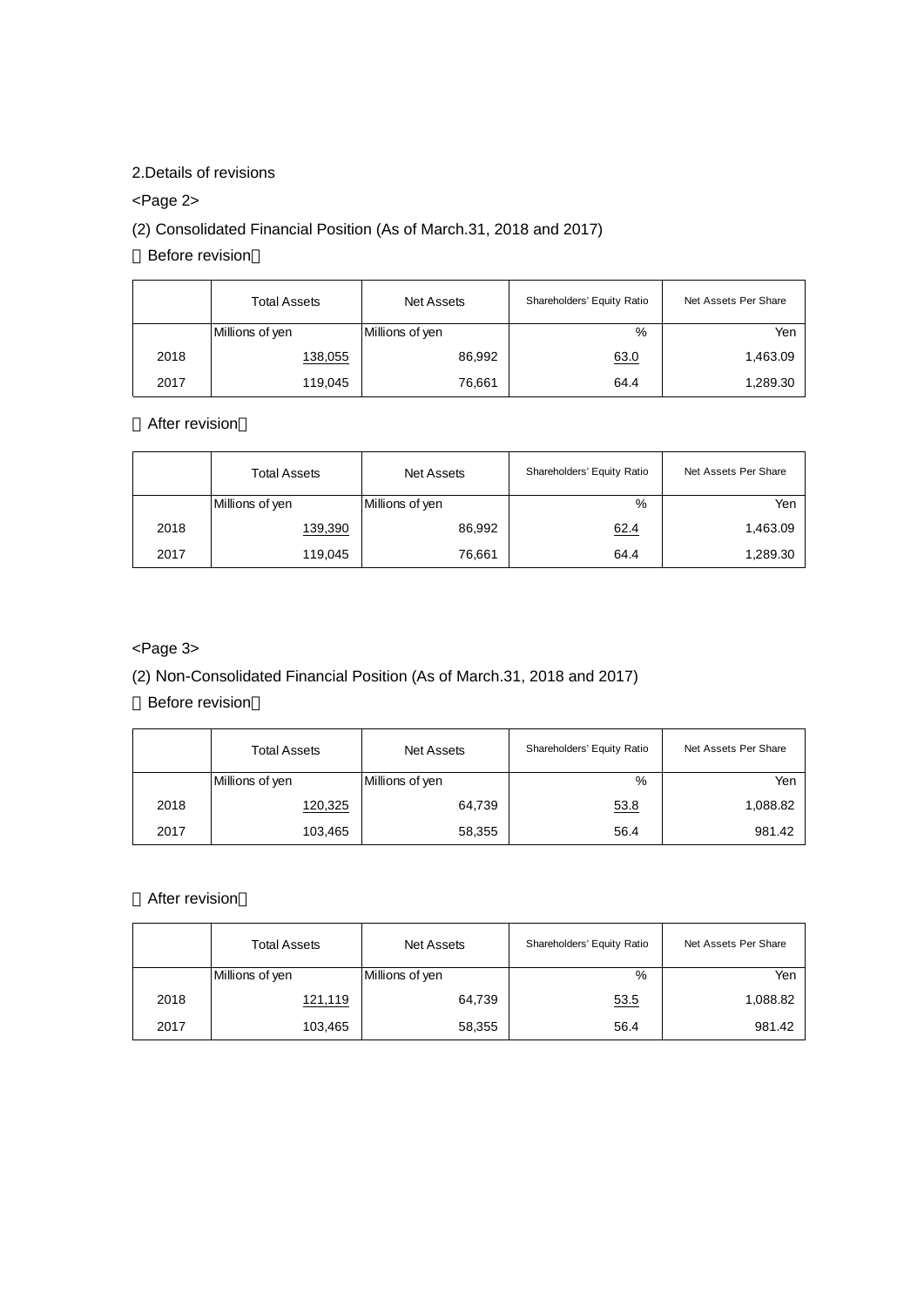# <Page 4>

# CONSOLIDATED BALANCE SHEETS

#### Before revision

|                                       |             | Yen (millions) |
|---------------------------------------|-------------|----------------|
| <b>ASSETS</b>                         |             |                |
| <b>ACCOUNT ITEMS</b>                  | Mar.31,2017 | Mar.31,2018    |
| Current assets                        |             |                |
| (Omission)                            |             |                |
| 5. Deferred tax assets                | 610         | 689            |
| (Omission)                            |             |                |
| Total of current assets               | 100,386     | 117,968        |
| <b>Fixed assets</b>                   |             |                |
| (Omission)                            |             |                |
| (3) Investments and other assets      |             |                |
| 3. Deferred tax assets                | 479         |                |
| (Omission)                            |             |                |
| Total of investments and other assets | 5,898       | 5,748          |
| Total of fixed assets                 | 18,658      | 20,086         |
| <b>Total assets</b>                   | 119,045     | <u>138,055</u> |

### After revision

|                                       |             | Yen (millions) |
|---------------------------------------|-------------|----------------|
| <b>ASSETS</b>                         |             |                |
| ACCOUNT ITEMS                         | Mar.31,2017 | Mar.31,2018    |
| <b>Current assets</b>                 |             |                |
| (Omission)                            |             |                |
| 5. Deferred tax assets                | 610         | 1,484          |
| (Omission)                            |             |                |
| Total of current assets               | 100,386     | 118,763        |
| <b>Fixed assets</b>                   |             |                |
| (Omission)                            |             |                |
| (3) Investments and other assets      |             |                |
| 3. Deferred tax assets                | 479         | 540            |
| (Omission)                            |             |                |
| Total of investments and other assets | 5,898       | 6,288          |
| Total of fixed assets                 | 18,658      | 20,626         |
| <b>Total assets</b>                   | 119,045     | 139,390        |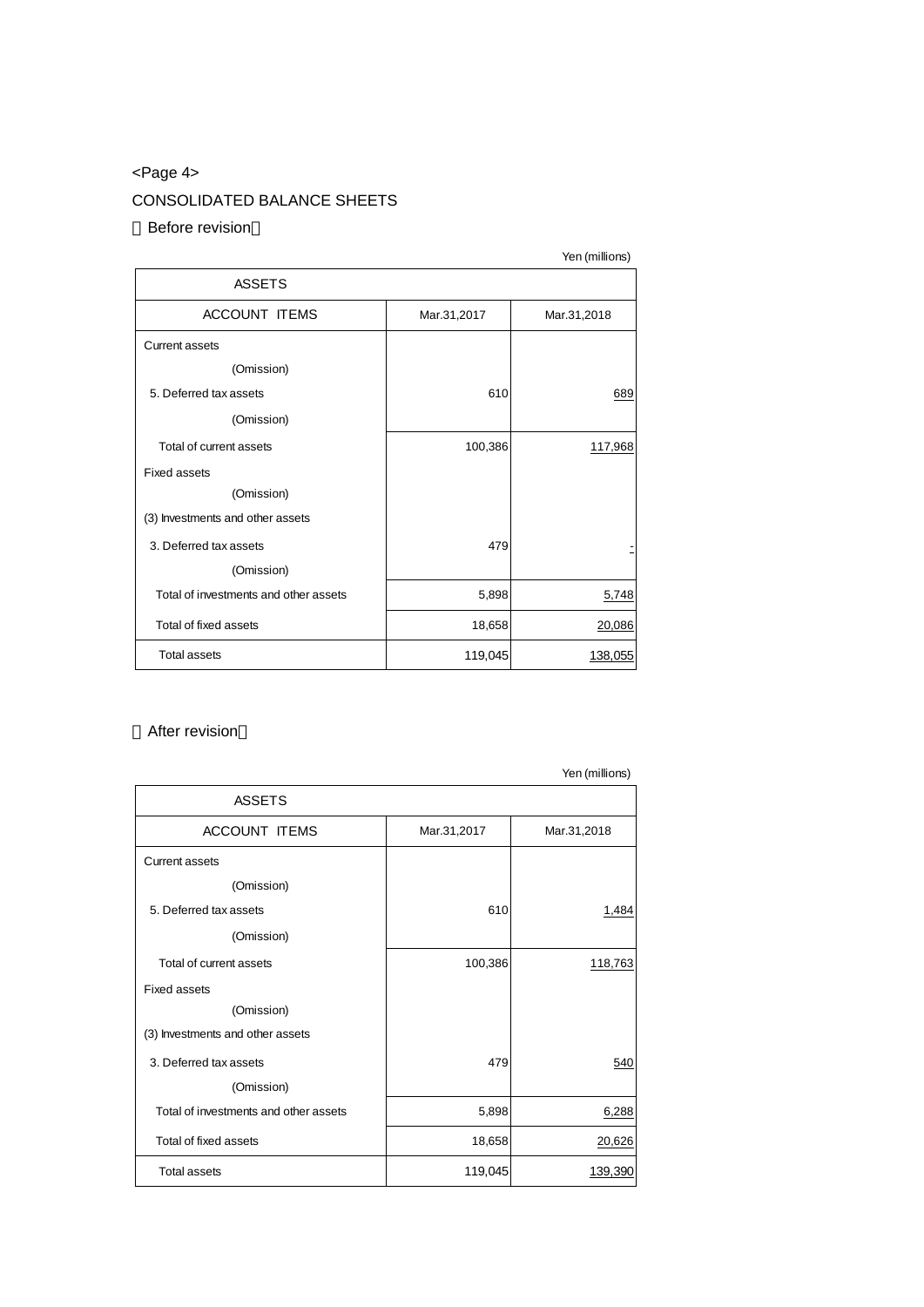# <Page 5>

# CONSOLIDATED BALANCE SHEETS

### Before revision

|                                            |             | Yen (millions) |
|--------------------------------------------|-------------|----------------|
| <b>LIABILITIES</b>                         |             |                |
| <b>ACCOUNT ITEMS</b>                       | Mar.31,2017 | Mar.31,2018    |
| (Omission)                                 |             |                |
| Long-term liabilities                      |             |                |
| (Omission)                                 |             |                |
| 2. Deferred tax liabilities                | 1,736       | 272            |
| (Omission)                                 |             |                |
| Total of long-term liabilities             | 7,511       | 15,675         |
| <b>Total liabilities</b>                   | 42,384      | 51,062         |
| (Omission)                                 |             |                |
| Total liabilities and shareholders' equity | 119,045     | 138,055        |

### After revision

|                                            |             | Yen (millions) |
|--------------------------------------------|-------------|----------------|
| <b>LIABILITIES</b>                         |             |                |
| <b>ACCOUNT ITEMS</b>                       | Mar.31,2017 | Mar.31,2018    |
| (Omission)                                 |             |                |
| Long-term liabilities                      |             |                |
| (Omission)                                 |             |                |
| 2. Deferred tax liabilities                | 1,736       | 1,607          |
| (Omission)                                 |             |                |
| Total of long-term liabilities             | 7,511       | 17,011         |
| <b>Total liabilities</b>                   | 42,384      | 52,397         |
| (Omission)                                 |             |                |
| Total liabilities and shareholders' equity | 119,045     | 139,390        |